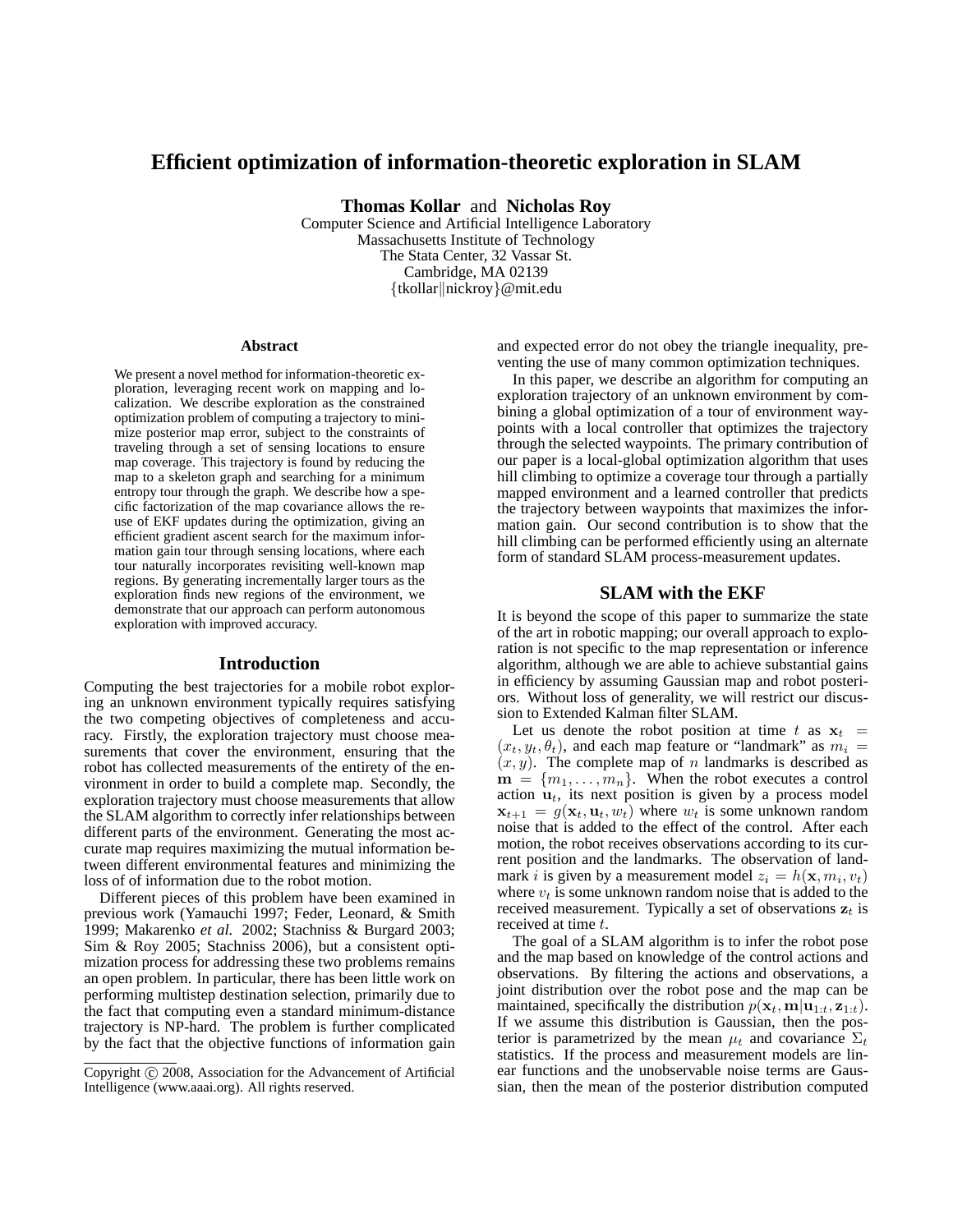## **Algorithm 1** The Extended Kalman Filter

**Require:** Prior mean and covariance  $(\mu_{t-1}, \Sigma_{t-1})$ , control  $\mathbf{u}_t$  and observation  $\mathbf{z}_t$ . 1: Compute process mean,

 $\overline{\mu}_t = g(\mu_{t-1}, \mathbf{u}_t, 0)$ 2: Compute process Jacobian  $G_t|_{\mu_{t-1}}$ . 3: Compute process covariance,  $\overline{\Sigma}_t = G_t \Sigma_{t-1} G_t^T + R_t.$ 4: Compute measurement Jacobian  $H_t|_{\overline{\mu}_{t-1}}$ . 5: Compute Kalman gain,  $K_t = \overline{\Sigma}_t H_t^T \left( H_t \overline{\Sigma}_t H_t^T + Q_t \right)^{-1}.$ 6: Compute new mean,  $\mu_t = \overline{\mu_t} + K_t(h(\overline{\mu}_t, 0) - z_t).$ 7: Compute new covariance,  $\Sigma_T = (I - K_T H_T) \overline{\Sigma}_T.$ 

by the Kalman filter can be shown to minimize the leastsquares error. When the models are non-linear, the extended Kalman filter can be used to repeatedly linearize the process and measurement models. The Jacobians of the process and measurement models  $q$  and  $h$  used to linearize these models are  $G$  and  $H$  respectively, and  $R$  and  $Q$  are the covariances of the Gaussian noise distributions for the process and measurement updates. The complete Extended Kalman Filter algorithm is shown in figure 1.

# **Exploration**

Given sufficient data, the mean estimate of the map provided by the EKF will usually converge to the true map<sup>1</sup>. Unfortunately, few if any guarantees are given for the rate at which the map converges; the quality of the map is highly dependent on the robot trajectory as well as a variety of other features such as sensor model, feature distinctiveness for data association, etc..

The goal in this paper is to choose trajectories that lead to sensor data that results in the best map, maximizing both the map coverage and the map accuracy. There are different ways to reconcile these objectives, such as optimizing the robot trajectory with respect to an overall objective that is a weighted sum of individual terms (Makarenko *et al.* 2002), but such approaches raise additional questions such as how to choose the individual weights. Our approach is to define the coverage problem as choosing the best sensing locations that maximize the likelihood the complete environment will be observed. If these sensing locations serve as constraints on a trajectory planner, and we compute a trajectory that maximizes the map accuracy subject to these constraints, then we have a principled way to optimize both coverage and accuracy. The trajectory constraints based on coverage can be calculated first, and then the constrained trajectory can be calculated to maximize map accuracy.

### **Map Coverage**

Let us first consider the problem of coverage. We define a "visibility" function  $\delta(m^i, \mathbf{z}_{0:T})$ ,

$$
\delta(m^i, \mathbf{z}_{0:T}) = \begin{cases}\n1 & \text{if map feature } m^i \text{ appears at} \\
1 & \text{least once in the observations} \\
0 & \text{otherwise.} \n\end{cases}
$$
\n(1)

The goal of a coverage planner is to search for the trajectory that maximizes the number of sensed features,

$$
\underset{\mathbf{z}_{0:T}}{\operatorname{argmax}} \sum_{i=1}^{|\mathbf{m}|} \delta(m^i, \mathbf{z}_{0:T}).
$$
 (2)

We cannot control or predict *a priori* what observations  $z_t$ will be received. We can control the robot poses  $x_{0:T}$ , but the observations are generated stochastically according to the map and the robot pose,  $p(\mathbf{z}_{0:T} | \mathbf{x}_{0:T}, \mathbf{m})$ . We do not know the map m, so equation (2) must be computed in expectation over the map prior distribution  $p(\mathbf{m})$  and observation likelihoods, such that

$$
\underset{\mathbf{x}_{0:T}}{\operatorname{argmax}} E_{p(\mathbf{m})} E_{p(\mathbf{z}_{0:T}|\mathbf{x}_{0:T},\mathbf{m})} \left[ \sum_{i=1}^{|\mathbf{m}|} \delta(m^i, \mathbf{z}_{0:T}) \right]. \tag{3}
$$

The distribution  $p(m)$  is actually conditioned on the measurements up to the current time, which have been left out for brevity.

Computing the double expectation exactly over both map prior and observations is computationally infeasible, but the distribution over maps has only limited impact on the optimization. At the beginning of the mapping process, the map prior will be very uncertain, which will cause all trajectories to have approximately the same expected performance, as all maps are equally likely. As more observations are made, the map distribution will begin to converge to the true map, and the mean map estimate  $\hat{m}$  will become an increasingly good approximation to the complete distribution. When the map prior is informative, Monte Carlo methods may be used to estimate the outer expectation directly. Thus, we can approximate equation (3) as:

$$
\underset{\mathbf{x}_{0:T}}{\operatorname{argmax}} E_{p(\mathbf{z}_{0:T}|\mathbf{x}_{0:T}, \hat{\mathbf{m}})} \left[\sum_{i=1}^{|\mathbf{m}|} \delta(m^i, \mathbf{z}_{0:T})\right]. \tag{4}
$$

While equation (4) is an approximation to our true coverage objective, in practice a robot coverage algorithm that chooses a set of destination points to maximize the likelihood of completing the map based on the current estimate, and then follows a tour through these points will have performance comparable to any other sequential decision making algorithm.

We can gain additional computational tractability in solving equation (4) by considering only a subset of possible locations of the robot, that is, a retraction of the map free space. Map features are constrained (by definition) to lie on the boundary of free space, so our retraction must be a subset of map locations that guarantee that every boundary point can be observed from some point in this subset.

<sup>&</sup>lt;sup>1</sup>Although, convergence guarantees only hold for the standard Kalman filter, not the extended form.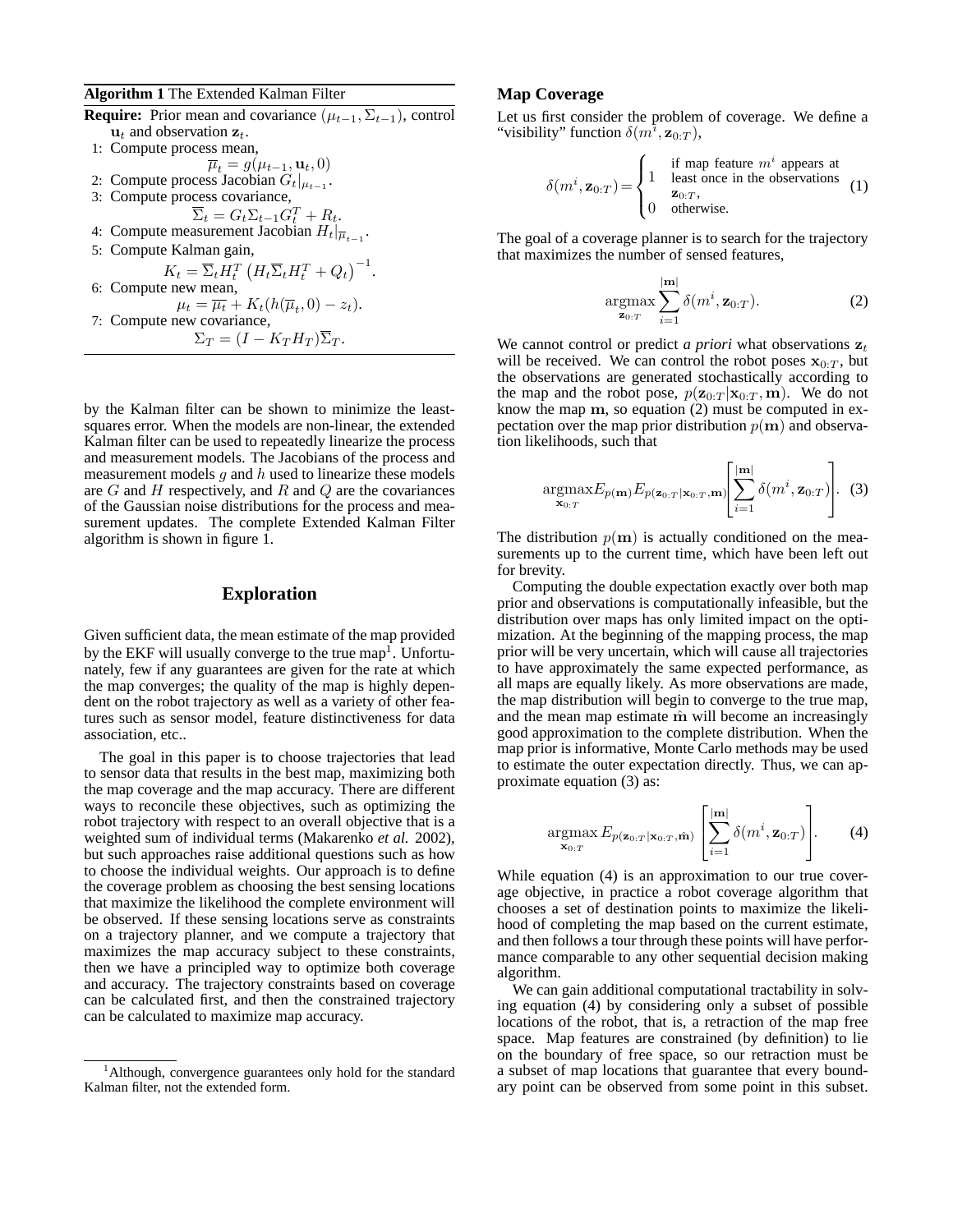

**Figure 1**: The map skeletonization process. (a) The binarized map. (b) The smoothed map using median filtering to eliminate high-frequency noise. (c) The piece-wise linear graph of the medial-axis skeleton. (d) The graph nodes that constitute sensing location constraints for the trajectory optimization.

This property of boundary visibility is known as "reliability" (Cornea, Silver, & Min 2005); using the medial-axis transform (Blum 1967) to reduce the free-space to a minimal "skeleton" allows us to approximate the map with a minimal set of points while guaranteeing reliability necessary for equation (4). Efficient algorithms for computing a medial axis representation that guarantee reliability generally lead to near-optimal reductions in terms of minimizing the resulting skeleton; computing the true minimum medial axis representation is NP-hard (Coeurjolly, Hulin, & Sivignon 2007).

In order to select a set of sensing locations that provide a guarantee of coverage, we retract the map to its medial axis. We then further reduce the skeleton to a graph by converting the resulting map skeleton to a piece-wise linear representation, retaining only the end-points of the resulting lines. We can then use graph search algorithms to identify a tour of the skeleton that maximizes the predicted map accuracy. By generating a graph with guaranteed boundary visibility and constraining our exploration trajectory to traverse the graph nodes, the exploration trajectory is constrained to have full map coverage.

The complete skeletonization algorithm is given by Algorithm 2. Although the map free space is given by an occupancy grid, this grid is binarized before skeletonization. Note also that high frequency objects in the map such as discretization artifacts or small mapping errors can create an overabundance of end-points and junction points. To reduce the effect of high-frequency areas to have less influence on the end-points and junction points, we first median filter the image, as shown in figure 1(b).

#### **Map Accuracy**

Given a graph through the environment that maximizes the expected coverage of map features, we wish to compute a tour through these points, that is, an ordering on the graph points, to maximize the resulting map accuracy. We cannot measure the map accuracy without ground truth, but the covariance of the posterior distribution provides an estimate of the expected squared error. Minimizing the determinant

## **Algorithm 2** Map Skeletonization

**Require:** Map m.

- 1: Median filter the binarized map.
- 2: Skeletonize the map using the medial-axis transform.
- 3: Reduce the skeleton to a piece-wise linear graph.
- 4: Return the end-points of lines (junctions and graph leaves).

of the covariance of the posterior Gaussian is equivalent to minimizing the differential entropy described by Darbellay & Vajda (2000) as

$$
H(p(x)) = \frac{1}{2}\ln[(2\pi e)^n|\Sigma|]
$$

As a result, computing a tour that minimizes the posterior map entropy is equivalent to an information-theoretic traveling salesman problem where the objective function is information maximization rather than distance minimization. Unfortunately, as with most traveling salesmen problems, this optimization is again NP-hard (Garey & Johnson 1979). Furthermore, the marginal gains for computing the globally optimal trajectory are likely to be low. On the other hand, local optimization will allow the planner to take advantage of some information gathering actions such as revisiting known-locations that a greedy strategy will not always use.

As a result, we use local optimization similar to the gradient-ascent heuristics used for solving shortest-path TSP problems, such as the edge-swapping heuristic. A basic tour is generated from a simple greedy nearest-neighbor heuristic. At each iteration two edges are swapped and the information gain is calculated. If the posterior map entropy is improved, then this edge move is retained. Edge-swaps are continued until no more edges are available to reduce the tour cost, and the best (lowest predicted posterior entropy) tour is used.

Note that for the conventional shortest-path TSP, this approach is referred to as the 2-opt heuristic and is known to be better than a  $O(log(n))$  approximation to the true distance-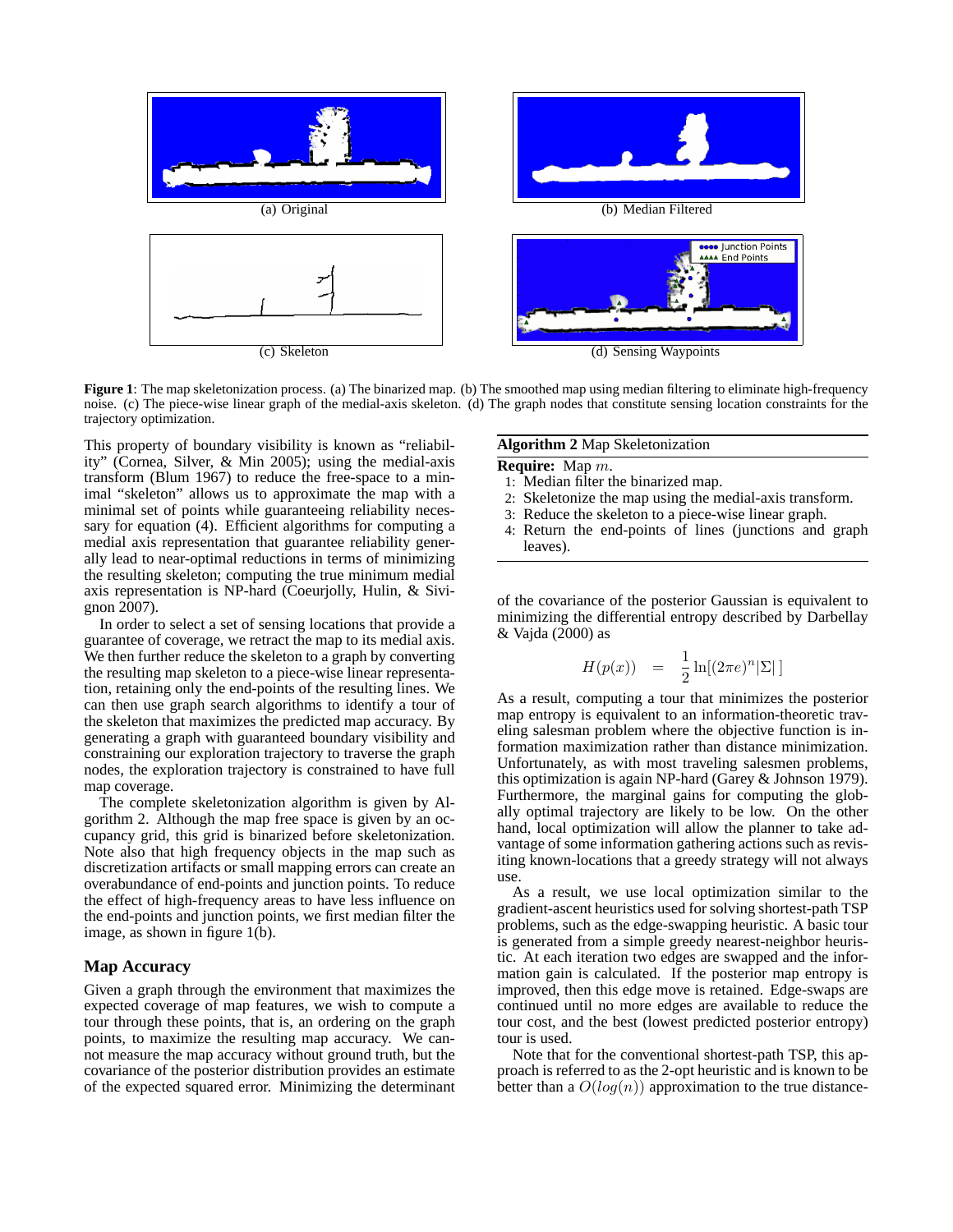

**Figure 2**: Optimized tours. (a) For the graph in figure 1, the ordering of points that minimizes the total path length.  $(H(p(m)) = -6.93)$ ((b) For the same graph, the ordering of points found by minimizing the posterior map entropy.  $(H(p(m)) = -7.23)$ . (Note that the red lines only show connectivity for clarity of presentation. The path lengths are calculated through free space, but the paths tend to overlap and obscure the resulting connectivity.)





**Figure 3**: Comparison of a path executed by a conventional shortest-path controller that uses point turns (a) with a path executed by the learned controller. The tour of the graph in both cases was fixed.

optimal solution. This performance guarantee does not hold for the exploration problem because information gain violates the triangle inequality property (Rosenkrantz, Stearns, & Lewis 1977), but performs well in practice.

Figure 2 shows the results of using the 2-opt heuristic with the shortest path objective (figure 2a) and the informationtheoretic objective (figure 2b). The principal difference between the planned tours is the order of points at the top of the free space; by first taking a straight trajectory into the room, the information-theoretic optimization improves the map of the room and then revisits the remaining locations, using the improved map to stay well-localized. Additionally, the information-theoretic optimization uses waypoints in previously-visited locations to relocalize. In contrast, the shortest-path trajectory visits the early waypoints first and cannot deliberately revisit a location to re-localize, resulting in a lower-quality map. The information-theoretic optimization significantly reduces the map entropy, and as expected also reduces the squared error of the resulting map (table 1).

## **One-step update**

In order to evaluate the posterior map entropy of a particular exploration trajectory, we can use the EKF algorithm to predict the posterior map estimate after the trajectory. This prediction requires computing the expected motion updates, simulating measurements from the current map estimate and updating the EKF at each time step. As a result, the prediction process can be computationally demanding and the cost is intensified by the fact that every modification of the exploration trajectory requires the EKF to recalculate the map for the entire trajectory following the modification. Even if the trajectory modification is relatively minor, the non-linearity of the covariance update in Algorithm 1 means that the EKF updates from one trajectory cannot easily be re-used in the overlapping section of another trajectory. Note that the simulated motions and measurements can be re-used if the same graph edge appears in two potential trajectories; it is only the EKF updates along that must be recalculated.

In previous work (Prentice  $& Roy 2007$ ) we have shown

that multiple updates to a Gaussian filter can be combined into a single transfer function by re-factoring the covariance, allowing multiple process and measurement updates to occur with a constant number of operations. If the covariance is factored as  $\Sigma_{t-1} = B_{t-1} C_t^{-1}$ , then the individual factors can be updated as

$$
\begin{bmatrix} B \\ C \end{bmatrix}_t = \begin{bmatrix} W & X \\ Y & Z \end{bmatrix}_t \begin{bmatrix} B \\ C \end{bmatrix}_{t-1}
$$
 (5)

$$
= \begin{bmatrix} 0 & I \\ I & M \end{bmatrix}_t \begin{bmatrix} 0 & G^{-T} \\ G & RG^{-T} \end{bmatrix}_t \begin{bmatrix} B \\ C \end{bmatrix}_{t-1}, \qquad (6)
$$

and  $\Sigma_t$  recovered as  $\Sigma_t = B_t C_t^{-1}$ . (Note that  $M =$  $H_t^T Q^{-1} H_t$ , the measurement information.) Assuming we have known measurements and motions, we recursively apply the measurement Jacobian  $H$ , the measurement noise  $Q$ , the motion Jacobian  $G$ , and the motion noise  $R$  in the form of the transfer function  $\zeta_t = \begin{bmatrix} W & X \\ Y & Z \end{bmatrix}_t$  to the original  $\begin{bmatrix} B \\ C \end{bmatrix}_0$ . We can initialize the process as  $B_0 = \Sigma_0$  and  $C_0 = I$ , where  $\Sigma_0$  is the initial covariance matrix and I, the identity matrix. Note that each of these terms can be seen in the original formulation of the EKF (Algorithm 1).

Using this one-step EKF update, we can collect simulated motions and measurements along each edge in the graph, compute the relevant Jacobians for each time step and collect terms into a single transfer function for that edge that can be reused for the map posterior prediction of future exploration trajectories. In particular, we compute a tour by creating one-step transfer functions between the interest points. If we have already created a transfer function to within some threshold  $\epsilon$  of the original orientation, we will use the pregenerated transfer function to obtain the one-step update. Thus, we will cache the transfer functions for any alreadyvisited edges and use this to drastically speed up the search process.

### **Motion Control Optimization**

The coverage exploration optimization assumes a specific model of robot motion along each edge in the graph but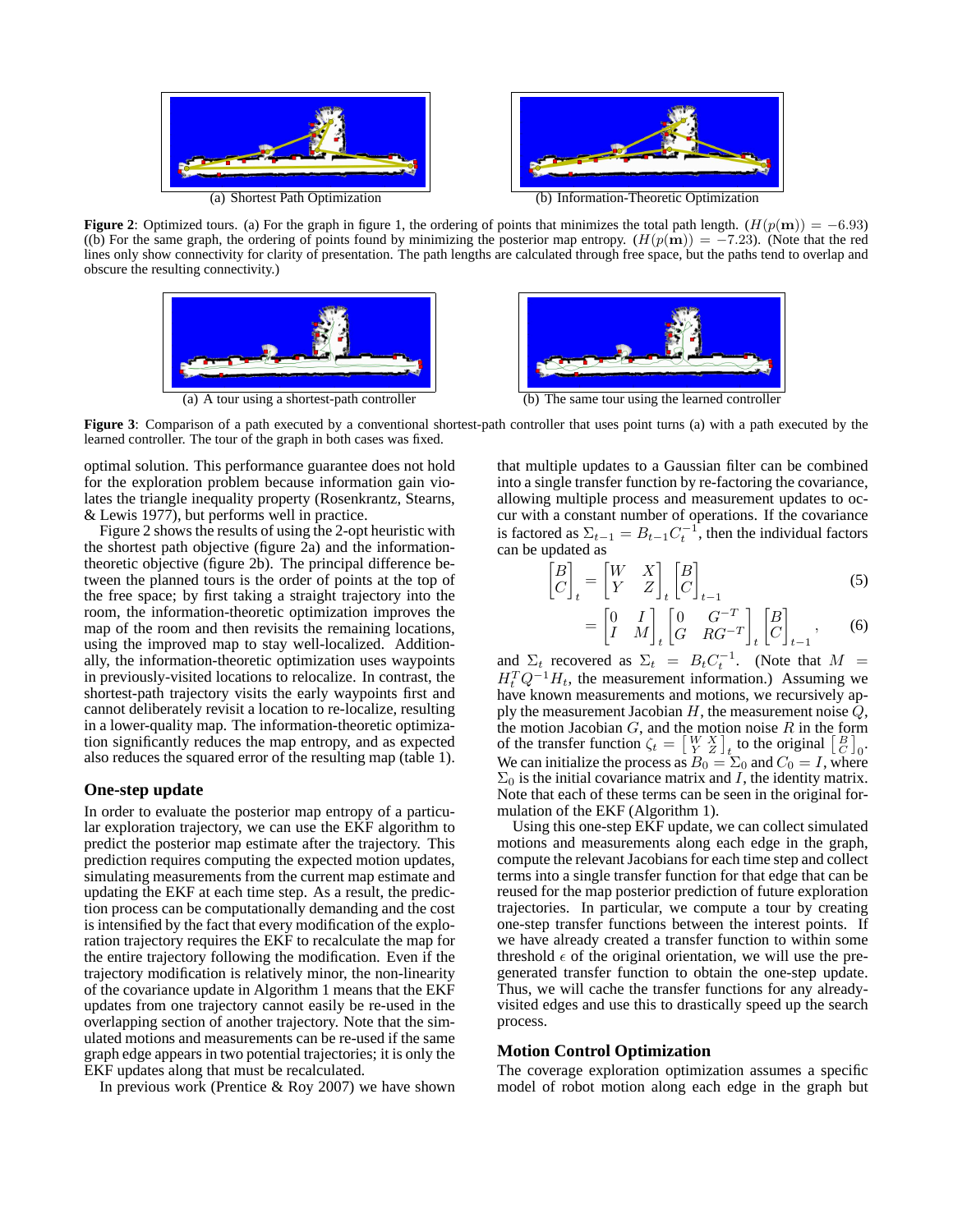does not have direct control of the robot motion between sensing locations. However, the trajectory between sensor measurements can have a significant effect on the accuracy of the map. When the robot motion is noisy, substantial uncertainty is introduced into the robot pose; when few or no observations are expected (e.g., because of sensor range limits or environmental sparsity), this uncertainty is propagated throughout the SLAM filter into future measurements, increasing the expected error of the posterior.

To learn good control policies, we use Policy Search Dynamic Programming (Bagnell *et al.* 2003; Kollar & Roy 2008), a form of reinforcement learning that decomposes into a series of one-step learning algorithms, essentially turning the learning of sequential decision making into dynamic programming. The algorithm operates by first learning a one-step policy at time  $T$  (e.g., the end time). Training data is generated by sampling a robot pose and map distribution  $p(\mathbf{x}, \mathbf{m})$ , and using all possible control trajectories a to propagate each sampled prior distribution forward to a posterior distribution according to the EKF using a physically realistic vehicle and sensor simulator. Each distributionaction pair is labeled with the resulting information gain, and the distribution-action pair that minimizes the map entropy is kept as a training instance for a supervised learning problem at time t. The result is a classifier that provides an action a for any distribution  $p(s)$  that minimizes the map entropy. A one-step policy for the previous time step  $T - 1$  is then learned by sampling distributions and actions as before, but propagating each distribution according to each action a followed by the time  $T$  one-step policy previously obtained. A two-step entropy is obtained for each distribution and action at  $T - 1$  from the resulting distribution-action pair: the entropy associated with each distribution and action is accumulated from the motion and observations associated with the control at time  $T - 1$  *and* the motion and observations received by running the learned policy for time T. A new policy is learned for time  $T - 1$ , and the learner then iterates at each time t through to time T using the policies  $\pi_i$  for  $i \in \{t \dots T\}$ , resulting in a motion controller that minimizes the entropy over the length of the trajectory  $t = 0 \dots T$ .

Figure 3 compares a standard shortest-path motion controller with the learned controller for the same tour of sensing locations. As expected, the map entropy is significantly reduced for the learned controller  $(H(m) = -7.23)$  compared to the shortest-path controller  $(H(m) = -6.93)$ .

### **Incremental Exploration**

To summarize, our goal has been to optimally explore unknown environments by solving a local-global optimization problem, maximizing both map coverage and map accuracy. The coverage requirement has led us to take the partial map, skeletonize it, and extract sensing locations from it, as seen in Algorithm 2. The map accuracy requirement has led us to a hill-climbing algorithm that optimizes the visitation of sensing locations while at the same time minimizing the resulting entropy of the map. The initial tour is optimized with respect to distance, the 2-opt heuristic modifies the tour and the best tours are kept, as seen in Algorithm 3. Computing the EKF updates for previously visited tour edges is inefficient and can be optimized by storing a transfer function for each edge. Additional improvement can be achieved by using a local learned controller to plan local trajectories be**Algorithm 3** Information-theoretic tour optimization

**Require:** Approximate shortest-path TSP tour  $t_{best}$  through sensing locations derived from skeletonized map

- 1: **while** not converged **do**
- 2: Use the 2-opt heuristic to create a new tour  $t_{\text{curr}}$ , initialize  $\Sigma_0$ .
- 3: **for** each edge  $e_{ij}$  in  $t_{\text{curr}}$  **do**<br>4: **if** Edge  $e_{ij}$  was previousl
- if Edge  $e_{ij}$  was previously executed starting from orientation  $\theta_k$  **then**
- 5: Use the cached transfer function  $\zeta_{ijk}$  to update  $\Sigma_t$  to  $\Sigma_{t+n}$ .
- 6: **else if**  $e_{ij}$  has not been executed before **then**<br>7: Execute it using the learned controller and
- Execute it using the learned controller and store  $\zeta_{ijk}$  for that edge and initial orientation.
- 8: **end if**
- 9: **end for**
- 10: Compute the entropy  $H_{\text{curr}} = \text{entropy}(\Sigma_T)$  after executing tour  $t_{\text{curr}}$ .
- 11: **if**  $H_{\text{curr}} < H_{\text{best}}$  then
- 12:  $t_{\text{best}} = t_{\text{curr}}$ .<br>13: **end if**
- end if
- 14: **end while**
- 15: **return**  $t_{\text{best}}$

tween sensing locations. Once the optimal tour is computed and then executed by the robot, the partial map of the environment will grow. When a complete tour is accomplished, a new tour will be computed for the new partial map and the next round of exploration will begin. In this section, we have presented a complete algorithm for informationtheoretic exploration and have elaborated a number of ways that it can be made more efficient.

## **Results**

To demonstrate the effectiveness of the approach, we tested the exploration algorithm on scenarios from the Radish dataset using a simulation with uncertain robot motion and uncertain landmark measurements. Treating both the WEAN and LONGWOOD maps as partial maps, we ran the optimization with the shortest path controller and with the learned controller. Overall, it is clear that the map entropy after exploration has been reduced, and in all but the one instance (the WEAN map with the information-theoretic objective and the learned controller), the squared error is also reduced for the optimized trajectory. In the larger LONGWOOD example (Figure 4), it appears clear that the tour stays in sight of as many map features (red squares) as possible.

Having shown that we can successfully reduce the map entropy and improve map accuracy, we next demonstrate an incremental exploration of the environment in Figure 5. Here the robot has a partial map of the environment, skeletonizes this map to find sensing locations, computes an information-theoretic tour, and then executes that tour. After the execution of the tour in (d), the robot then computes a new tour, which it then executes in (e), exploring this partial map as well until the entire environment has been observed (f). Table 2 gives a comparison of the entropy and map accuracies for the maps in Figure 5 corresponding to the distance optimal and information-theoretic exploration algorithms.

Noting that each pair of maps (a-d, b-e, c-f) may be di-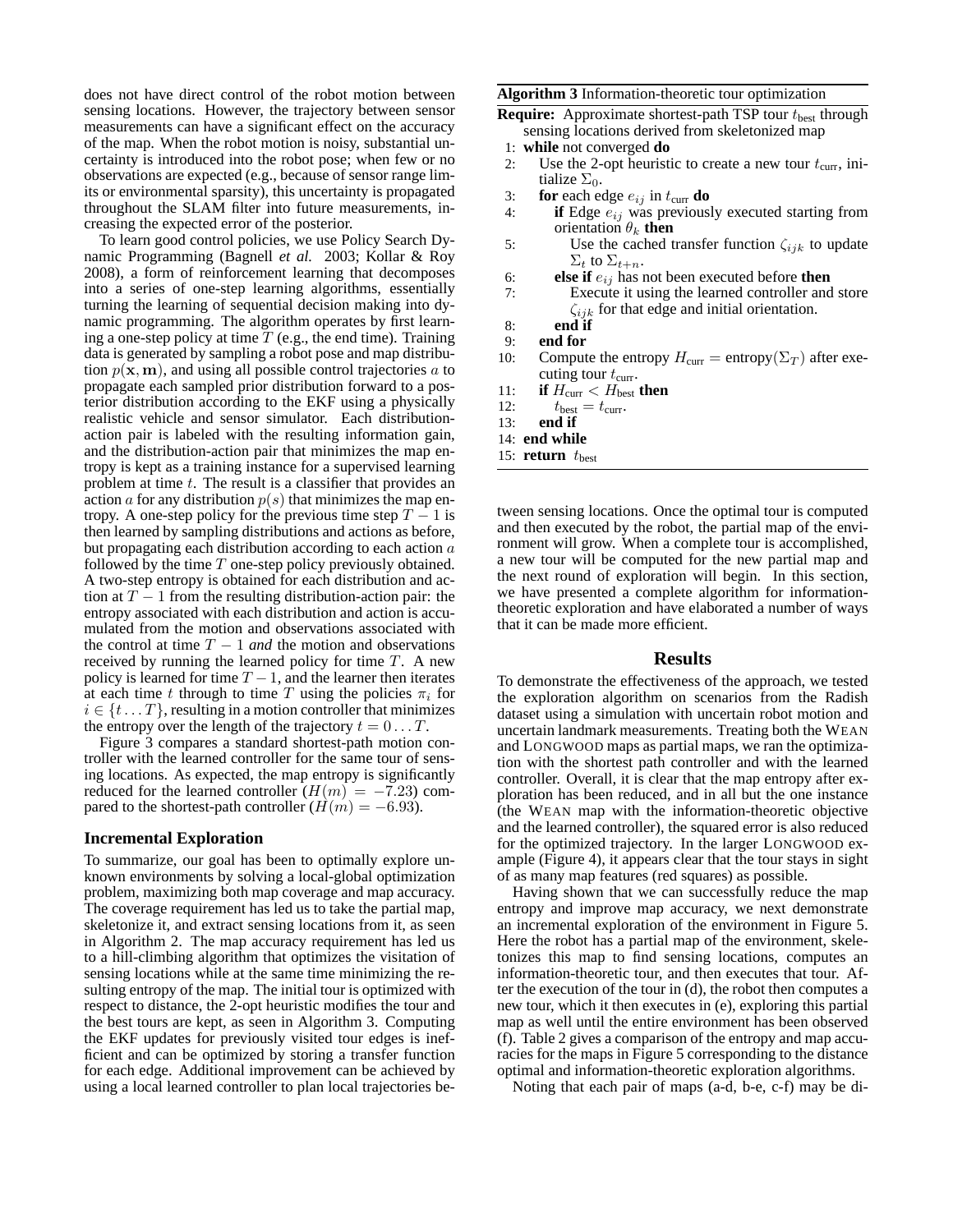



(c) Information-theoretic Tour (d) Information-theoretic Path



(a) Distance Optimal Tour (b) Distance Optimal Path



**Figure 4**: Tours for the Longwood map. (a) The shortest path ordering of the skeleton map graph. (b) The resulting path using the shortestpath controller. (c) The minimum-entropy path ordering of the skeleton map graph. (d) The resulting path using the learned controller.

| MAP | OPT. TYPE   | CONT.     | ENT.    | SE.   | DIST.  |
|-----|-------------|-----------|---------|-------|--------|
| W   | Path Lgth.  | Dist. Opt | $-6.93$ | 0.041 | 107.8m |
| W   | Info-       | Dist. Opt | $-7.23$ | 0.033 | 112.5m |
| W   | Info        | Learned   | $-7.9$  | 0.13  | 125.3m |
| L   | Path Lgth.  | Learned   | $-5.33$ | 2.01  | 238.3m |
| L   | <b>Info</b> | Learned   | $-6.99$ | 0.45  | 302.7m |

**Table 1**: Algorithm Performance for a Single Tour. MAP is the map that the experiment was performed in, W is the WEAN map and L is the LONGWOOD map. OPT. TYPE corresponds to graph tour optimization, either "shortest path" or "information-theoretic optimization". CONT. corresponds to the motion controller, either "shortest path" or "learned". ENT. and SE correspond to the metrics of map entropy and map squared error compared to the known ground truth respectively. DIST. corresponds to the distance the robot traveled over the entire tour.

rectly compared, we found that the squared error and the entropy were both significantly reduced by the optimized policy. Further, by using one-step transfer functions, we were able to reduce the total number of edge prediction steps by 50%, for a similar time savings of 50%. We expect this savings will grow for larger problem sizes.

# **Conclusion**

We have presented a novel method that frames exploration as a constrained optimization problem. The algorithm reduces

|     | OPT.        | CONT.   | ENT.    | <b>SE</b> | <b>DIST</b>       |
|-----|-------------|---------|---------|-----------|-------------------|
| (a) | <b>Dist</b> | Learned | $-1.82$ | 0.043     | 70.7 <sub>m</sub> |
| (b) | <b>Dist</b> | Learned | $-3.33$ | 2.16      | 95.5m             |
| (c) | <b>Dist</b> | Learned | $-4.08$ | 0.358     | 139.0m            |
| (d) | Info        | Learned | $-2.54$ | 0.040     | 77.9 <sub>m</sub> |
| (e) | Info        | Learned | $-2.95$ | 0.03      | 136.2m            |
| (f) | Info        | Learned | $-5.09$ | 0.028     | 177.7m            |

**Table 2**: Algorithm for a sequence of tours during online exploration. OPT. corresponds to graph tour optimization, either "shortest path" or "information-theoretic optimization". The controller CONT. in every case was the learned controller . ENT. and SE correspond to the metrics of map entropy and map squared error respectively. DIST. corresponds to the distance the robot traveled over the entire tour. The information-theoretic tour optimization results in both a reduced map entropy and reduced map error compared to the known ground truth.

the current environmental map to a graph of the map skeleton, placing sensing constraints at the graph nodes which naturally include boundaries and frontiers. Informationtheoretic tours are then generated through the sensing constraints using a gradient-ascent with a heuristic; we can perform the optimization efficiently by using one-step transfer functions on the covariance to re-use previously computed EKF updates. To our knowledge this is one of few information-theoretic approaches to exploration and the only one to consider multistep *tours* of an environment.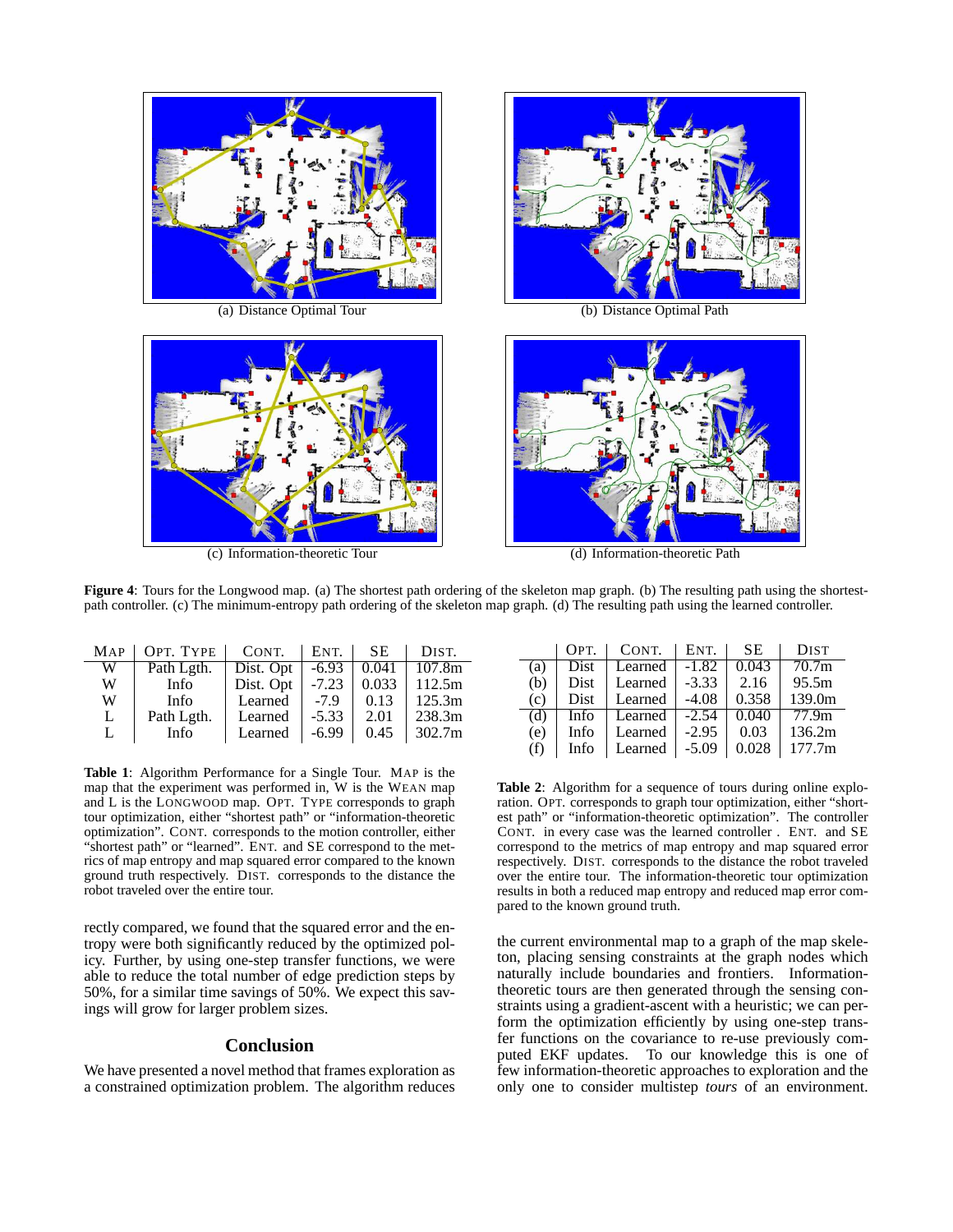



(d-f) Map exploration using information-theoretic optimization of exploration trajectory

**Figure 5**: Example exploration trajectories, comparing a shortest-path coverage trajectory with an information-theoretic coverage trajectory. In panels (a) and (d), the algorithm has only a limited view of the environment, and plans a tour through the visible free space. In doing so, the map is expanded (b and e), and the robot can plan a second tour through the larger space. The process iterates again through a yet larger map in (c and f).

Finally, a learner is employed to optimize the local trajectory of the robot between sensing constraints, to obtain global information-theoretic exploration that can quickly find information-theoretic trajectories through an environment, resulting in a high quality map.

## **References**

Bagnell, J.; Kakade, S.; Ng, A.; and Schneider, J. 2003. Policy search by dynamic programming. In *Neural Information Processing Systems*, volume 16. MIT Press.

Blum, H. 1967. *A Transformation for Extraction New Descriptors of Shape, Models for the Perception of Speech and Visual Form*. Cambridge: MIT Press.

Coeurjolly, D.; Hulin, J.; and Sivignon, I. 2007. Finding a Minimum Medial Axis of a Discrete Shape is NPhard. Technical Report RR-LIRIS-2007-026, LIRIS UMR 5205 CNRS/INSA de Lyon/Universit Claude Bernard Lyon 1/Universit Lumire Lyon 2/Ecole Centrale de Lyon.

Cornea, N. D.; Silver, D.; and Min, P. 2005. Curveskeleton applications. In *Proceedings IEEE Visualization*, 95–102.

Darbellay, G. A., and Vajda, I. 2000. Entropy expressions for multivariate continuous distributions. *IEEE Transactions on Information Theory* 46(2):709–712.

Feder, H. J. S.; Leonard, J. J.; and Smith, C. M. 1999. Adaptive mobile robot navigation and mapping. *International Journal of Robotics Research, Special Issue on Field and Service Robotics* 18(7):650–668.

Garey, M. R., and Johnson, D. S. 1979. *Computers and Intractability : A Guide to the Theory of NP-Completeness*. Series of Books in the Mathematical Sciences. W. H. Freeman.

Kollar, T., and Roy, N. 2008. Trajectory optimization using reinforcement learning for map exploration. *The International Journal of Robotics Research* 27(2):175–196.

Makarenko, A.; Williams, S.; Bourgault, F.; and Durrant-Whyte, H. 2002. An experiment in integrated exploration. *Proc. of the IEEE/RSJ Intl. Conf. on Intelligent Robots and Systems (IROS)*.

Prentice, S., and Roy, N. 2007. The belief roadmap: Efficient planning in linear pomdps by factoring the covariance. In *Proceedings of the 13th International Symposium of Robotics Research (ISRR)*.

Rosenkrantz, D.; Stearns, R.; and Lewis, P. 1977. An analysis of several heuristics for the traveling salesman problem. *SIAM Journal on Computing* 6:563.

Sim, R., and Roy, N. 2005. Global a-optimal robot exploration in slam. In *Proceedings of the IEEE International Conference on Robotics and Automation (ICRA)*.

Stachniss, C., and Burgard, W. 2003. Exploring unknown environments with mobile robots using coverage maps. In *Proc. of the International Conference on Artificial Intelligence (IJCAI)*.

Stachniss, C. 2006. *Exploration and Mapping with Mobile Robots*. Ph.D. Dissertation, University of Freiburg, Department of Computer Science.

Yamauchi, B. 1997. A frontier-based approach for